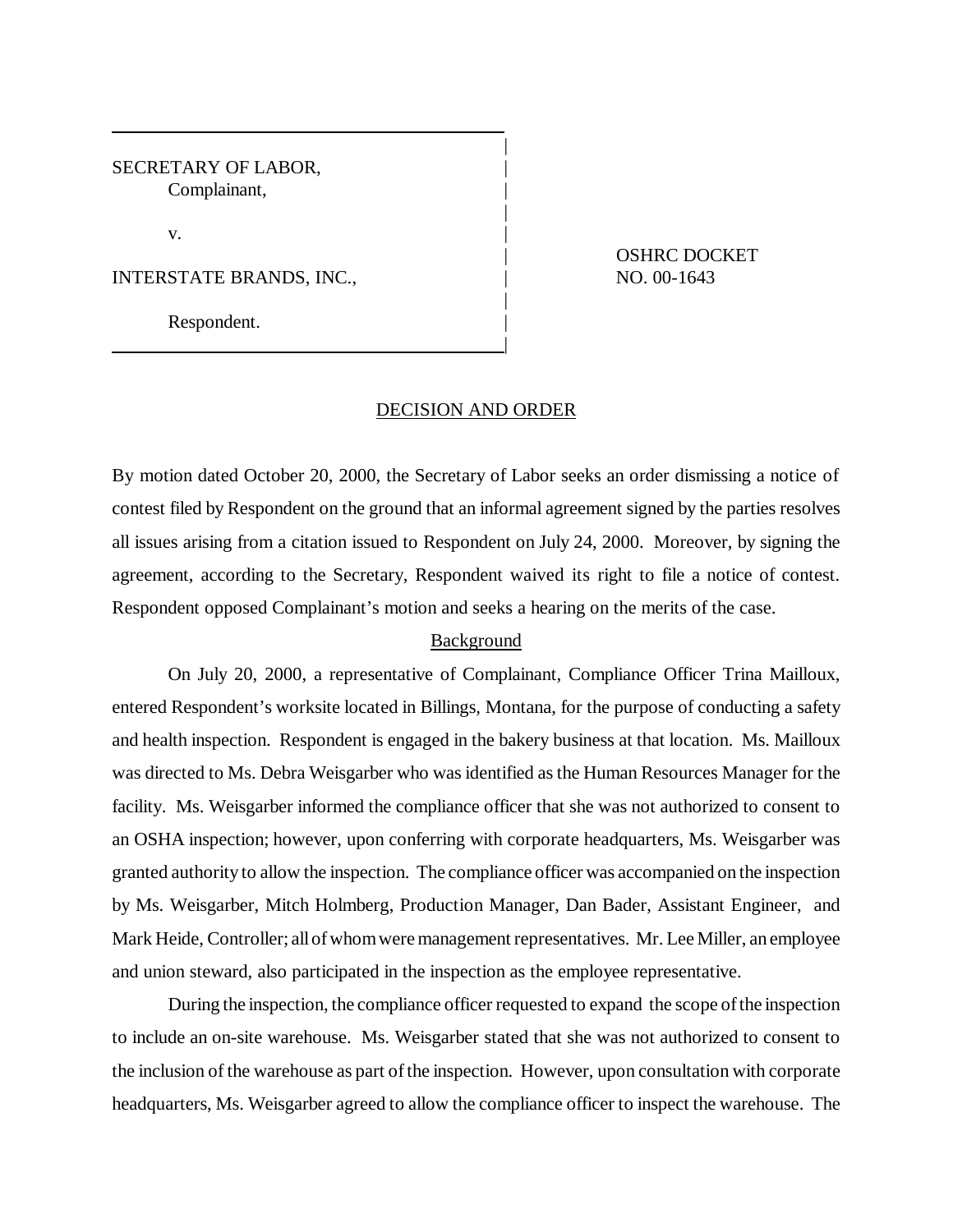inspection was completed within approximately 45 minutes.

At the conclusion of the inspection the compliance officer conducted a closing conference. According to the compliance officer's affidavit, Ms. Weisgarber "and the others" were present and informed by the compliance officer that they could request an informal settlement conference to discuss, and possibly settle, any citations that issued as a result of the inspection. Thereafter, on August 1, 2000, an informal conference requested by Respondent was conducted and Ms. Weisgarber, Mr. Holmberg and Mr. Bader were Respondent's representatives. Compliance officer Mailloux and Assistant Area Director Charles Peaton represented the Secretary. Mr. Eusebio Diaz, Business Agent for Local 466 and Mr. Russ Murray, shop steward, represented the employees. The citation issued to Respondent on July 24, 2000 listed one serious citation with two subparts and four instances of violation with a proposed penalty in the amount of \$5,000.00. At the conclusion of the discussion between the attendees, a written "informal settlement agreement" was signed by Mr. Peaten on behalf of the Secretary and Ms. Weisgarber on behalf of Respondent wherein Respondent agreed, *inter alia,* (1) to correct the violations and (2) to pay a reduced penalty in the amount of \$3,000.00. Respondent also waived its right to contest the citation and penalty as amended by the agreement. The conference was concluded upon the signing of the agreement.

On August 8, 2000, Respondent, by counsel, filed a written notice of contest with the Billings Area Office contesting the citation and proposed penalty. The notice of contest was returned to Respondent's legal representative on August 11, 2000 with an explanation that the notice was not being forwarded to the Review Commission on the ground that Respondent had waived its right to contest the citation by signing the settlement agreement. Thereafter, Respondent filed its notice of contest directly with the Review Commission. By letter dated October 20, 2000, the Secretary filed a notice to vacate Respondent's notice of contest. Respondent filed an opposition to Complainant's motion on December 20, 2000. By letter dated December 29, 2000, Complainant now seeks an extension of time to engage in discovery to establish a basis for replying to Respondent's opposition.

## Discussion

The Secretary does not dispute that Respondent filed a notice of contest to the citation within the time period required by section 10© of the Act. However, according to the Secretary, Respondent waived its right to contest the citation when its representative, Ms. Weisgarber, signed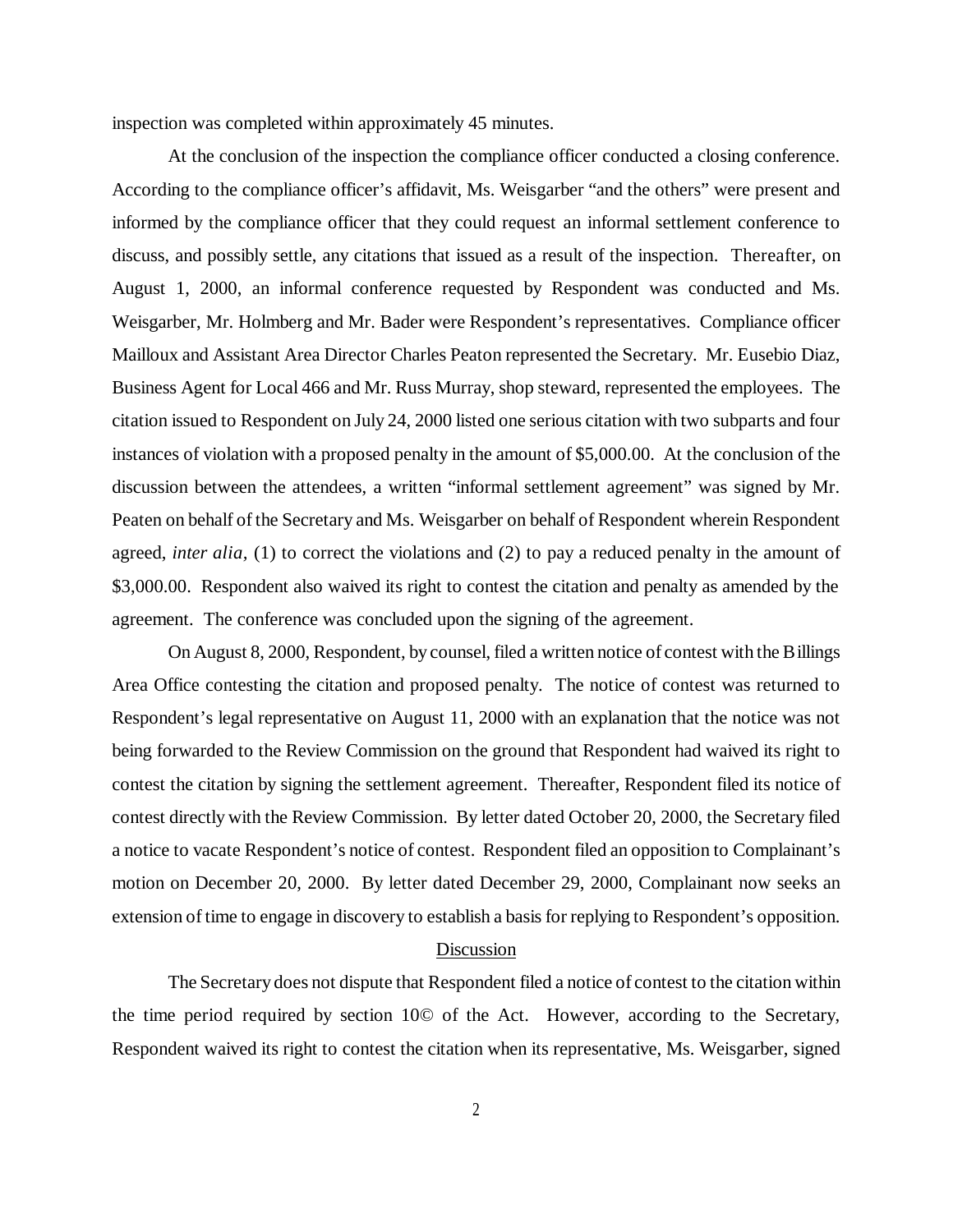the informal settlement agreement on August 1, 2000. Respondent argues that the agreement, admittedly signed by its employee, is not a valid waiver of its right to contest the citation because that employee did not have authority, either actual, apparent or inherent, to sign the agreement on behalf of Respondent. Respondent insists that it be granted its right to contest the citation.

Respondent asserts that it has been a long standing policy that OSHA citations be forwarded to the Corporate Safety Department located in Kansas City, Missouri, to be reviewed by the Director of Safety or the Director of Loss Services. Respondent argues that only the Director of Safety and his supervisor have authority to settle OSHA citations. This policy is contained in a corporate document entitle *Interstate Brands Corporate Occupational Safety and Health Administration Inspection Policy.* This written policy is "widely disseminated throughout" Interstate Brands, Inc. (Respondent's brief pg. 5). Although Ms. Weisgarber does not state in her affidavit that she has seen or read the aforesaid corporate document, she acknowledges that OSHA compliance issues at the Billings location are the responsibility of Jerry Valentine, Chief Engineer and Mitch Holmberg, Product Manager. Moreover, she "was not authorized to enter into the informal settlement agreement" (Weisgarber affidavit pg. 4). Thus, according to Respondent, Ms. Weisgarber did not possess actual authority to enter into a settlement agreement on behalf of Respondent.

Nor, argues Respondent, did Ms. Weisgarber display apparent authority to act on behalf of the Company. Respondent points to the fact that Ms. Weisgarber refused to allow the OSHA inspection to commence without permission from "corporate." Moreover, Ms. Weisgarber declined to expand the scope of the inspection as requested by the compliance officer without first contacting her superiors at the Kansas City location. Thus, argues Respondent, the Secretary knew that Ms. Weisgarber did not have authority to act as Respondent's representative regarding OSHA matters without permission. Therefor, according to Respondent, the Secretary's representative should have determined whether Ms. Weisgarber had obtained permission from her superiors to sign the settlement agreement.

Respondent relies upon the First Circuit Court of Appeals' articulation of the basis for establishing apparent authority as follows:

To establish the apparent authority of an agent to do a certain act, facts must be shown that the principal has manifestly consented to the exercise of such authority or has knowingly permitted the agent to assume the exercise of such authority; that a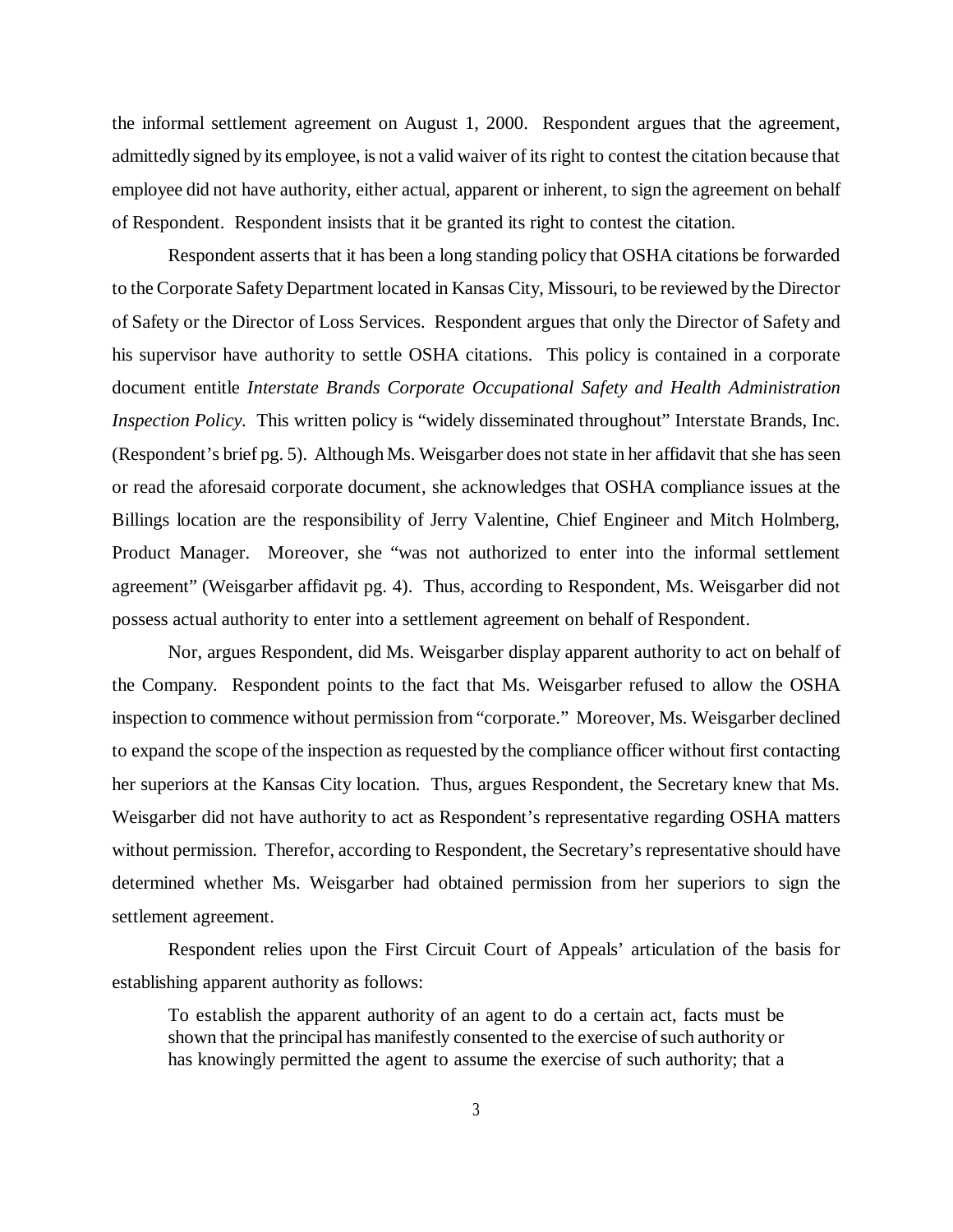third person knew of the fact and, acting in good faith had reason to believe and did actually believe that the agent possessed such authority; and that the third person, relying on such appearance of authority, has changed his position and will be injured or suffer loss if the act done or transaction executed by the agent does not bind the principal.

*Bates v. Shearson Lehman Bros.* 42 F.3d 79, 82 (1st Cir. 1994) (*American Title Ins. Co. v. East West Fin.Corp.* 16 F.3d 449, 454 Cir. 1994)).

Ms. Weisgarber, on two separate occasions during the OSHA inspection, informed the compliance officer that she could not grant permission to engage in certain activities without permission from her superiors. On each occasion permission was granted and Ms. Weisgarber authorized the inspection and its expansion. Moreover, the employer initiated the request for an informal settlement conference and, as previously stated, Ms. Weisgarber accompanied by two management and two union officials attended the meeting. According to Ms. Weisgarber's affidavit, she discussed her attendance at the settlement conference with the Corporate Safety Director prior to the meeting. It is reasonable to infer, based upon her prior conduct, that Ms. Weisgarber discussed the parameters of her authorization at the settlement conference at that time. Moreover, it is reasonable to conclude that Respondent "manifested" its consent to allow Ms. Weisgarber to Act as its representative at the meeting with OSHA personnel by the fact that she appeared on behalf of Respondent. Furthermore, since no objections were raised, it is apparent that Ms. Weisgarber and the other management representatives at the meeting as well as the union representatives, believed that Ms. Weisgarber had authority to sign the agreement on Respondent's behalf.

Based upon prior experiences with Ms. Weisgarber, the OSHA representatives had reason to believe that Ms. Weisgarber would only act on behalf of the Company after receiving permission to do so from her superiors. Thus, it was reasonable for the OSHA representatives to assume that Ms. Weisgarber had obtained permission to attend the settlement conference and participate in the discussion. It was also reasonable for the agency representatives to assume, based upon prior experiences, that Ms. Weisgarber obtained prior permission to sign the settlement agreement on Respondent's behalf. These assumptions are supported by the failure of the other management attendees to raise an objection particularly since their duties included OSHA related matters.

Respondent's reliance upon the fact that the written corporate policy regarding OSHA citations, mentioned above, was widely disseminated, fails to support its position. To the contrary,